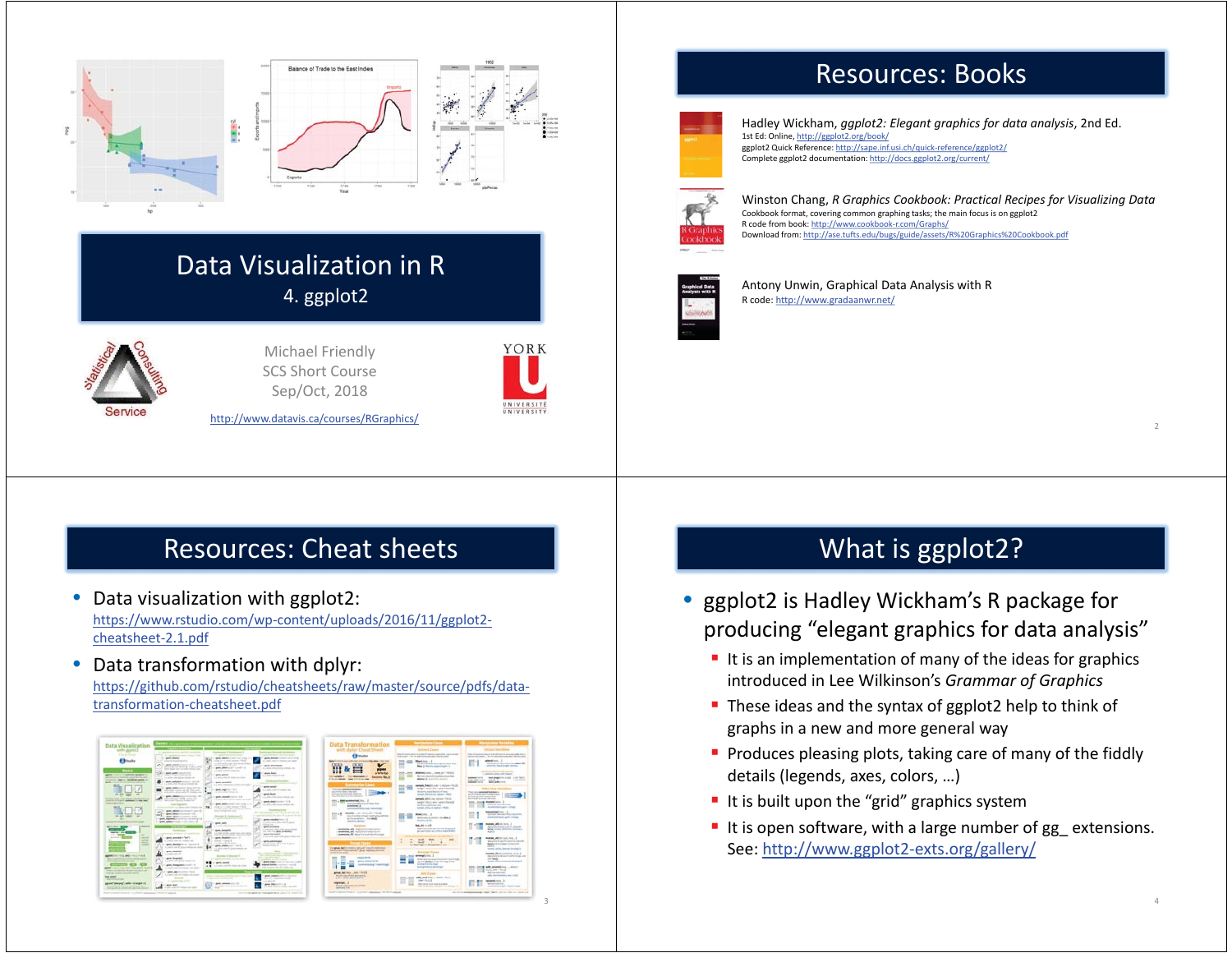# Follow along

- From the course web page, click on the script gg-cars.R, http://www.datavis.ca/courses/RGraphics/R/gg-cars.R
- $\bullet$ Select all (ctrl+A) and copy (ctrl+C) to the clipboard
- •In R Studio, open a new R script file (ctrl+shift+N)
- •Paste the contents (ctrl+V)
- •Run the lines (ctrl+Enter) to along with me

# ggplot2 vs base graphics

Some things that should be simple are harder than you'd like in base graphics

Here, I'm plotting gas mileage (mpg) vs. horsepower and want to use color and shape for different # of cylinders.

But I don't quite get it right!

mtcars\$cyl <- as.factor(mtcars\$cyl)  $plot(mpq - hp, data=mtcars,$  col=cyl, pch=c(4,6,8)[mtcars\$cyl], cex=1.2) legend("topright", legend=levels(mtcars\$cyl), pch =  $c(4,6,8)$ , col=levels(mtcars\$cyl))



colors and point symbols work differently in plot() and legend()

6

8

# ggplot2 vs base graphics



aes() mappings set in the call to ggplot() are passed to geom\_point() here

library(ggplot2) ggplot(mtcars, aes(x=hp, y=mpg, color=cyl, shape=cyl)) + geom\_point(size=3)



7

# Grammar of Graphics

- Every graph can be described as a combination of independent building blocks:
	- data: a data frame: quantitative, categorical; local or data base query
	- × aesthetic mapping of variables into visual properties: size, color, x, y
	- $\blacksquare$ geometric objects ("geom"): points, lines, areas, arrows, …
	- coordinate system ("coord"): Cartesian, log, polar, map,

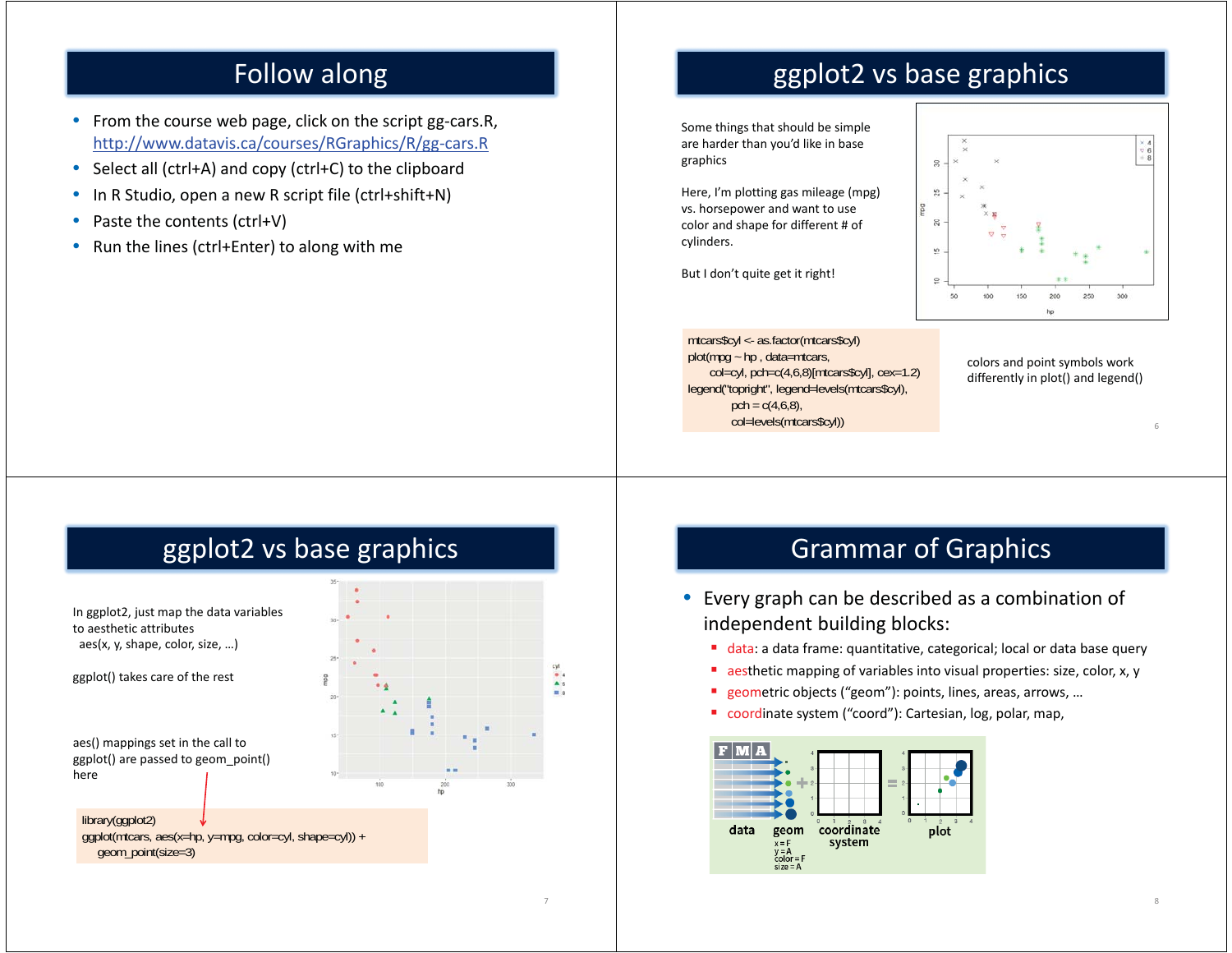# ggplot2: data + geom -> graph

ඹ ය ර Ŏ

ggplot(data=mtcars, aes(x=hp, y=mpg, color=cyl, shape=cyl)) + geom\_point(size=3)

#### In this call,

- 1. data=mtcars: data frame
- 2. aes(x=hp, y=mpg): plot variables
- 3. aes(color, shape): attributes
- 4. geom\_point(): what to plot
- • the coordinate system is taken to be the standard Cartesian (x,y)



## ggplot2: geoms

Wow! I can really see something there.

How can I enhance this visualization?

Easy: add a geom\_smooth() to fit linear regressions for each level of cyl

More generally: think of adding new layers to make a plot more useful.

ggplot(mtcars, aes(x=hp, y=mpg, color=cyl, shape=cyl)) + geom\_point(size=3) + **geom\_smooth(method="lm", aes(fill=cyl))**

10

### Grammar of Graphics

- Other GoG building blocks:
	- statistical transformations ("stat") -- data summaries: mean, sd, binning & counting, …
	- scales: legends, axes to allow reading data from a plot





### Grammar of Graphics

- Other GoG building blocks:
	- position adjustments: jitter, dodge, stack, ...
	- faceting: small multiples or conditioning to break a plot into subsets.

**Faceting** 

facet\_grid(.~fl)

+ facet\_grid(year ~ .)

facet\_grid(year - fl)

facet into columns based on fl

facet into rows based on year

facet into both rows and columns



| $t +$ facet_wrap(~fl)                 |
|---------------------------------------|
| wrap facets into a rectangular layout |

Each position adjustment can be recast as a function with manual width and height arguments

s + geom\_bar(position = position\_dodge(width = 1)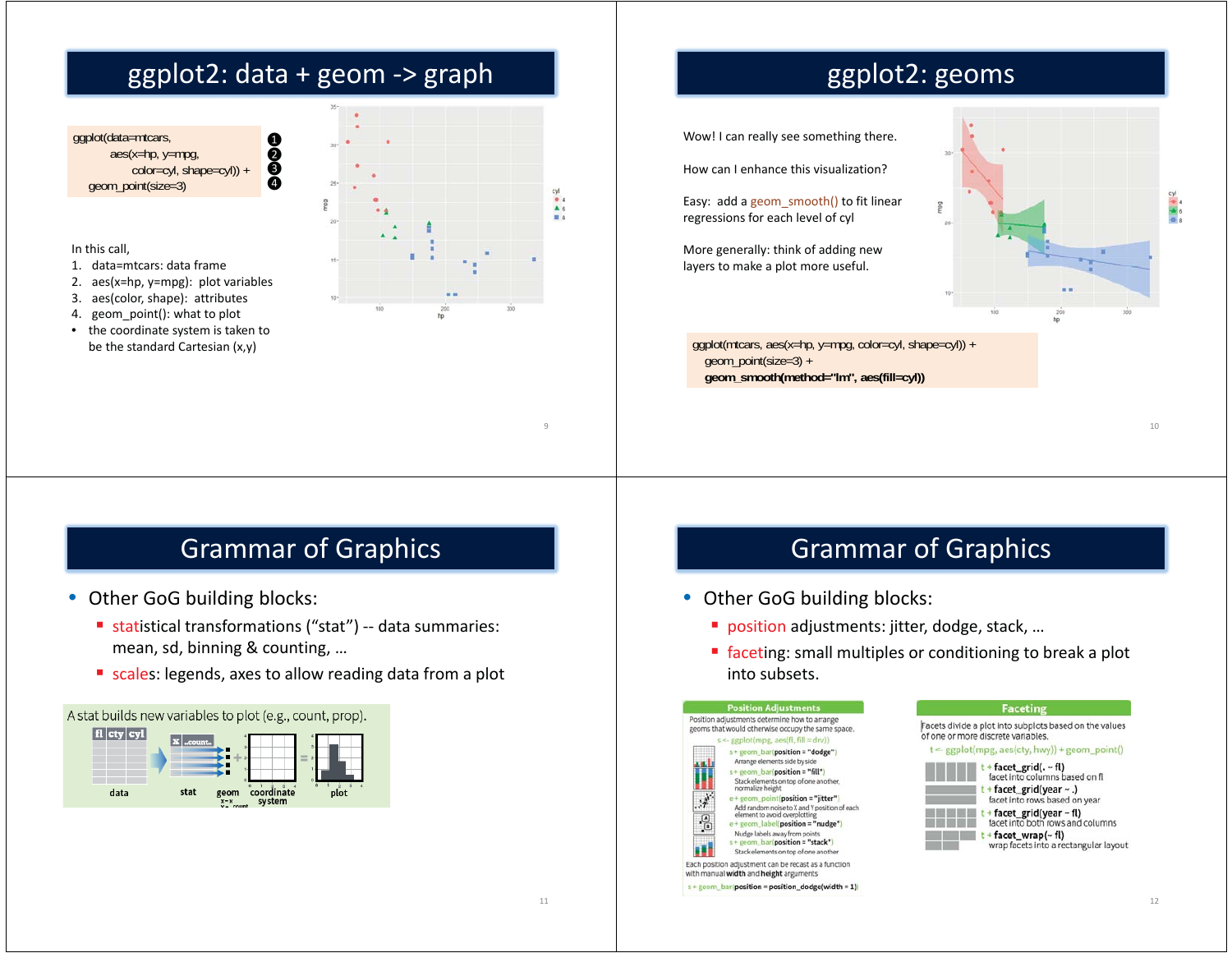### ggplot2: GoG -> graphic language

- The implementation of GoG ideas in ggplot2 for R created a more expressive language for data graphs
	- layers: graph elements combined with "+" (read: "and")



■ themes: change graphic elements consistently



## ggplot2: layers & aes()

Aesthetic attributes in the ggplot() call are passed to geom\_() layers

Other attributes can be passed as constants (size=3, color="black") or with aes(color=, …) in different layers

This plot adds an overall loess smooth to the previous plot Specifying color= overrides other layers

ggplot(mtcars, aes(x=hp, y=mpg)) + geom\_point(size=3, aes(color=cyl, shape=cyl)) + geom\_smooth(method="lm", aes(color=cyl, fill=cyl)) <sup>+</sup> **geom\_smooth(method="loess", color="black", se=FALSE**)

14

### ggplot2: themes

All the graphical attributes of ggplot2 are governed by themes – settings for all aspects of a plot

A given plot can be rendered quite differently just by changing the theme

If you haven't saved the ggplot object, last plot() gives you something to work with further

last  $plot() +$  theme bw()



# ggplot2: facets

Facets divide a plot into separate subplots based on one or more discrete variables

#### $plt < -$

ggplot(mtcars, aes(x=hp, y=mpg, color=cyl, shape=cyl)) + geom\_point(size=3) + geom\_smooth(method="lm", aes(fill=cyl))

plt <sup>+</sup> **facet\_wrap**(~cyl)

Faceting is most useful with other variables, not used in the main plot

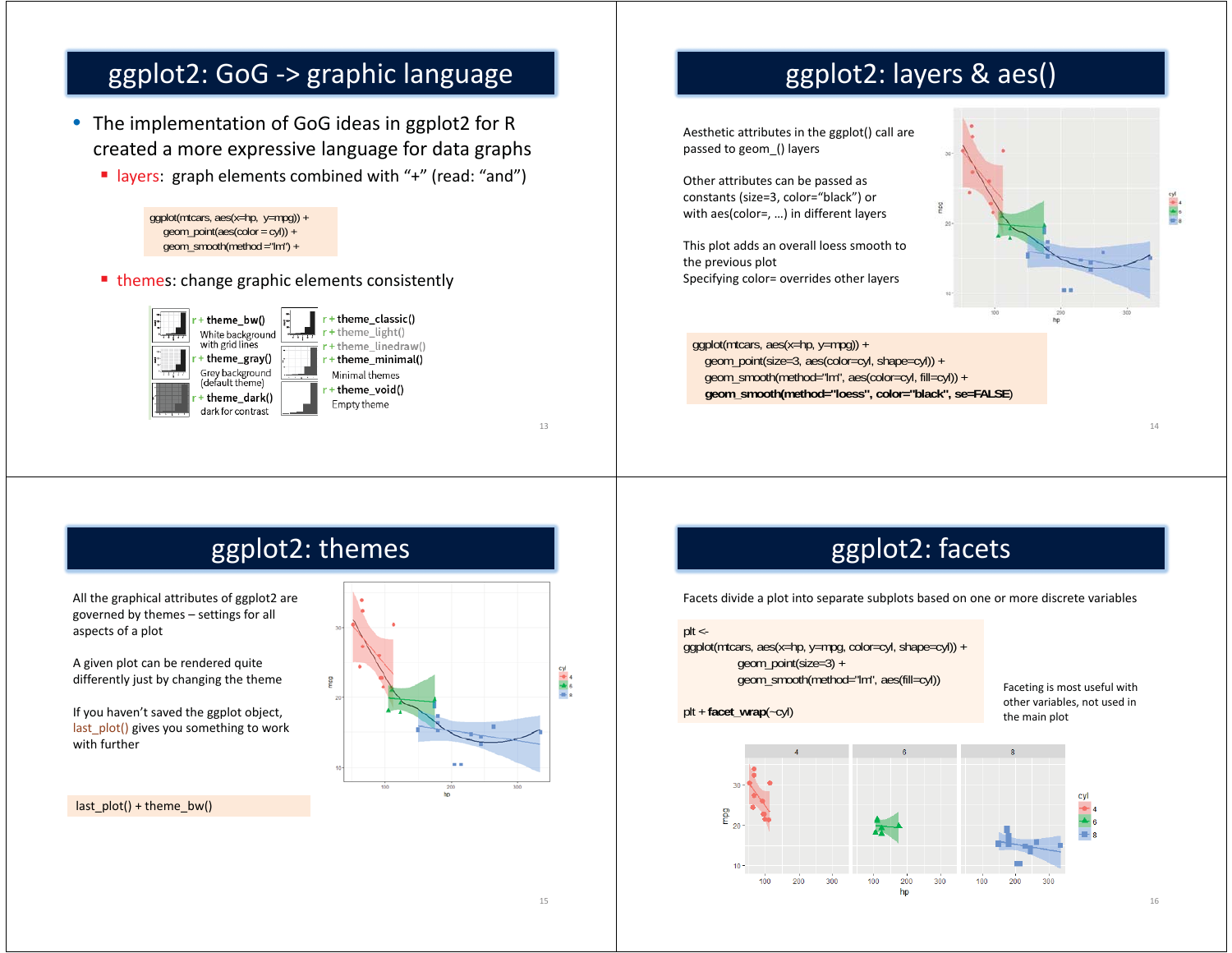# labeling points: geom\_text()

plt2 <- ggplot(mtcars, aes(x=wt, y=mpg)) + geom\_point(color = 'red', size=2) + geom\_smooth(method="loess") + labs(y="Miles per gallon", x="Weight (1000 lbs.)") + theme\_classic(base\_size = 16)

#### plt2 + **geom\_text**(aes(label = rownames(mtcars)))

#### Note the use of theme\_classic() and better axis labels

Sometimes it is useful to label points to show their identities.

geom\_text() usually gives messy, overlapping text

17



# labeling points: geom\_text\_repel()

install.packages("ggrepel") library(ggrepel) plt2 + **geom\_text\_repel**(aes(label = rownames(mtcars)))

geom\_text\_repel() in the ggrepel package assigns repulsive forces among points and labels to assure no overlap

Some lines are drawn to make the assignment clearer



# labeling points: selection

It is easy to label points selectively, using some criterion to assign labels to points



# ggplot2: coords

Coordinate systems, coord\_\*() functions, handle conversion from geometric objects to what you see on a 2D plot. A pie chart is just a bar chart in polar coordinates!

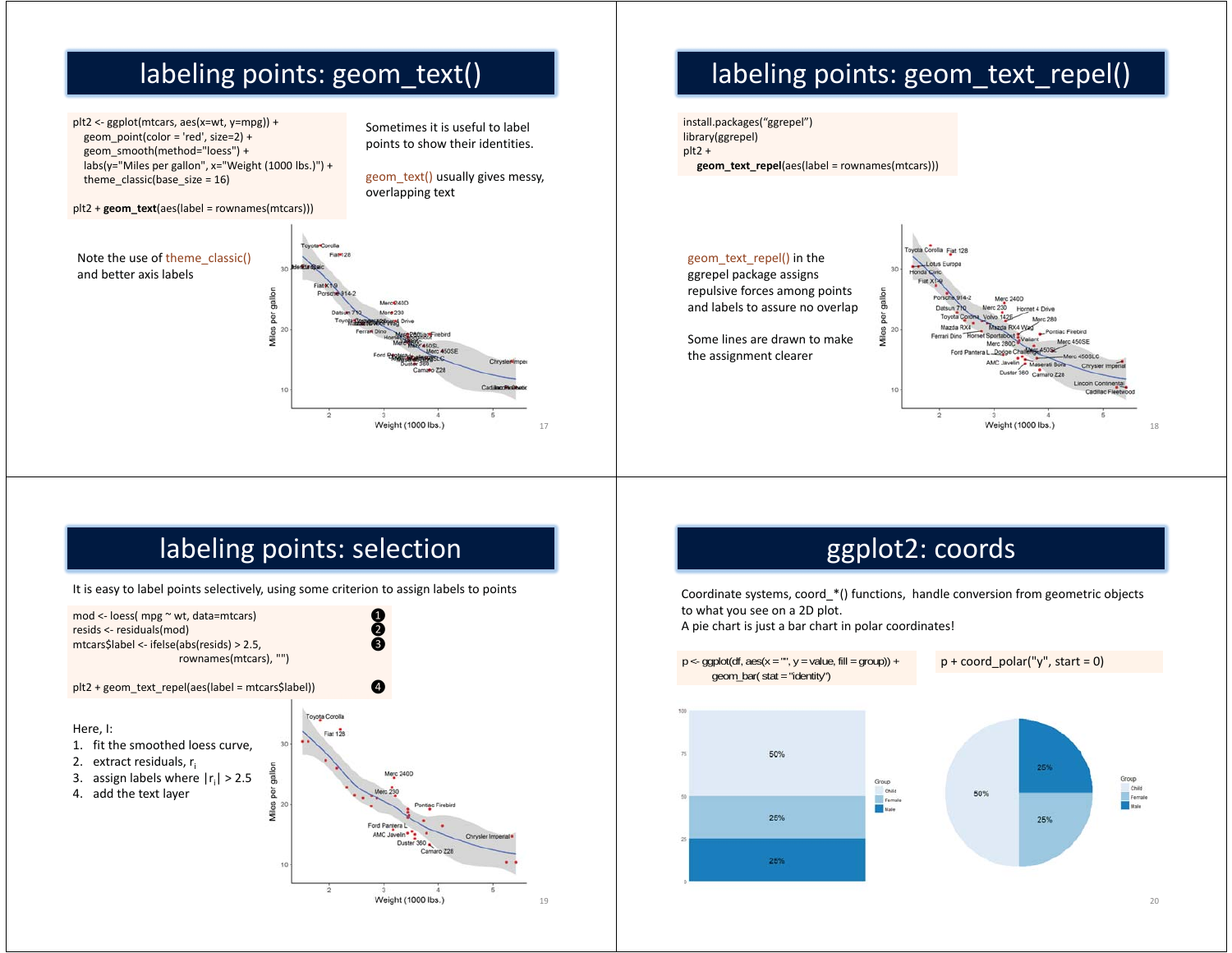# Anatomy of a ggplot



# ggplot objects

Traditional R graphics just produce graphical output on a device However, ggplot() produces a "ggplot" object, a list of elements

> names(plt) [1] "data" "layers" "scales" "mapping" "theme" "coordinates" [7] "facet" "plot\_env" "labels" > class(plt) [1] "gg" "ggplot"

#### What methods are available?

> methods(class="gg")  $[1] +$ 

> methods(class="ggplot") [1] grid.draw plot print summary This is what makes layers work with '+'

Normal methods for plot-type objects. summary() gives some useful info

22

# Playfair: Balance of trade charts

In the *Commercial and Political Atlas*, William Playfair used charts of imports and exports from England to its trading partners to ask "How are we doing"?

Here is a re-creation of one example, using ggplot2. How was it done?

> data(EastIndiesTrade,package="GDAdata") > head(EastIndiesTrade) Year Exports Imports<br>1 1700 180 460 1 1700 480 2 1701 170 3 1702 160 4904 1703 150 500510 5 1704 145 525 6 1705 140 … … …

#### ggplot thinking:

- what are the elements of this graph?
- how can I do them?



# ggplot thinking

I want to plot two time series, & fill the area between them

- Start with a line plot of Exports vs. Year: geom\_line()
- •Add a layer for the line plot of Imports vs. Year

#### $c1 < -$

ggplot(EastIndiesTrade, aes(x=Year, y=Exports)) +  $ylim(0,2000) +$ **geom\_line**(colour="black", size=2) + **geom\_line**(aes(x=Year, y=Imports), colour="red", size=2)





- Fill the area between the curves: geom\_ribbon()
- •change the Y label

#### $c1 < c1 +$

**geom\_ribbon**(aes(ymin=Exports, ymax=Imports), fill="pink") + ylab("Exports and Imports")

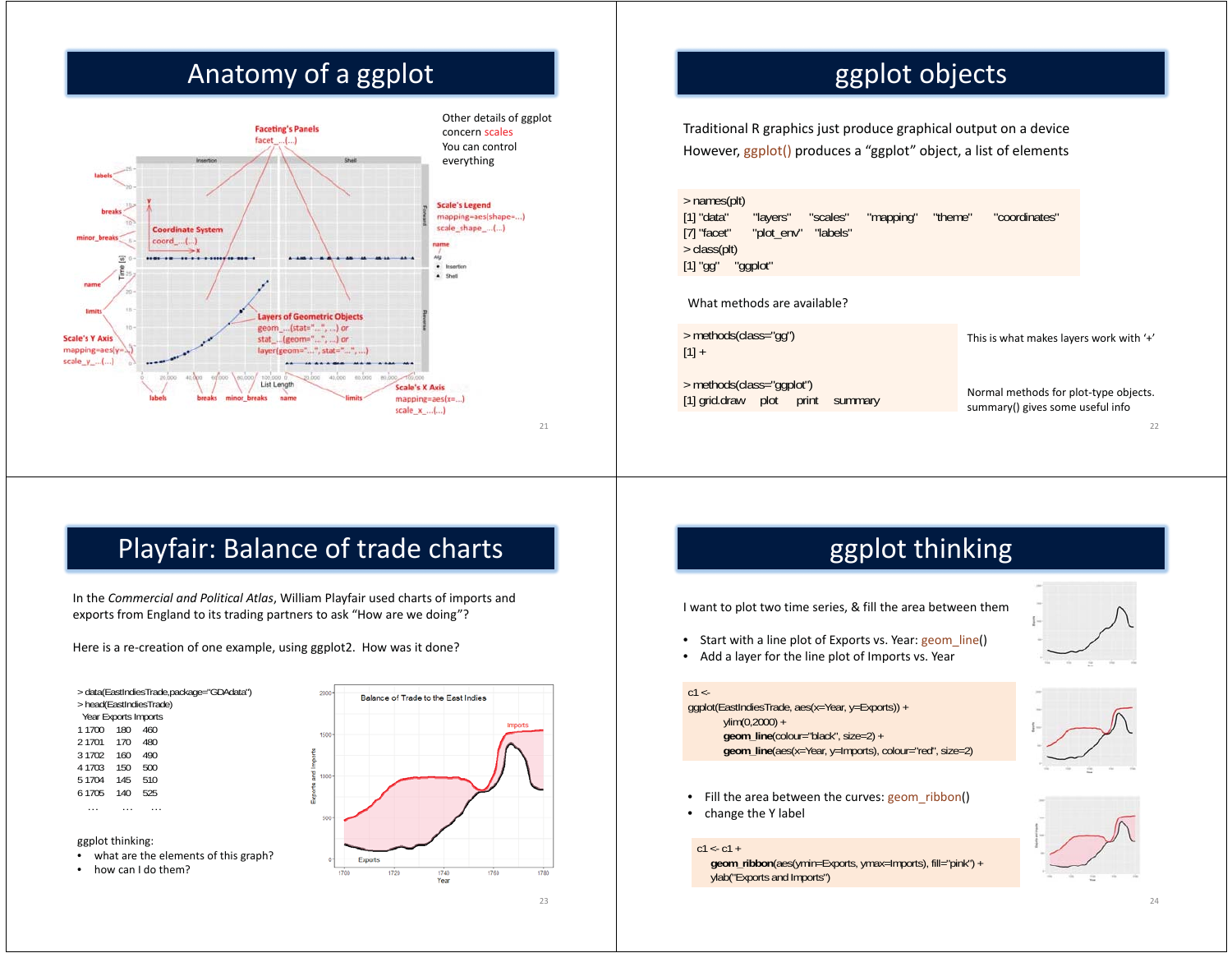This looks pretty good. Add some text labels using annotate()



#### $c1 < c1 +$

annotate("text",  $x = 1710$ ,  $y = 0$ , label = "Exports", size=4) + annotate("text",  $x = 1770$ ,  $y = 1620$ , label = "Imports", color="red", size=4) + annotate("text", x = 1732, y = 1950, label = "Balance of Trade to the East Indies", color="black", size=5)



### Plot what you want to show

Playfair's goal was to show the balance of trade with different countries. Why not plot Exports – Imports directly?

#### $c2 < -$

ggplot(EastIndiesTrade, aes(x=Year, y=Exports-Imports)) + geom\_line(colour="red", size=2) + ylab("Balance = Exports - Imports") + geom\_ribbon(aes(ymin=Exports-Imports, ymax=0), fill="pink",alpha=0.5) + annotate("text",  $x = 1710$ ,  $y = 30$ , label = "Our Deficit", color="black", size=5) + theme\_bw()

#### Questions:

- what are the basic plot variables?
- • how did I make it shade above the curve?



### Composing several plots

ggplot objects use grid graphics for rendering

The gridExtra package has functions for combining or manipulating grid-based graphs





### Saving plots: ggsave()

• If the plot is on the screen

ggsave("path/filename.png")

• If you have a plot object

ggsave(myplot, file="path/filename.png")

• Specify size:

ggsave(myplot, "path/filename.png", width=6, height=4)

• any plot format (pdf, png, eps, svg, jpg, ...) ggsave(myplot, file="path/filename.jpg") ggsave(myplot, file="path/filename.pdf")

27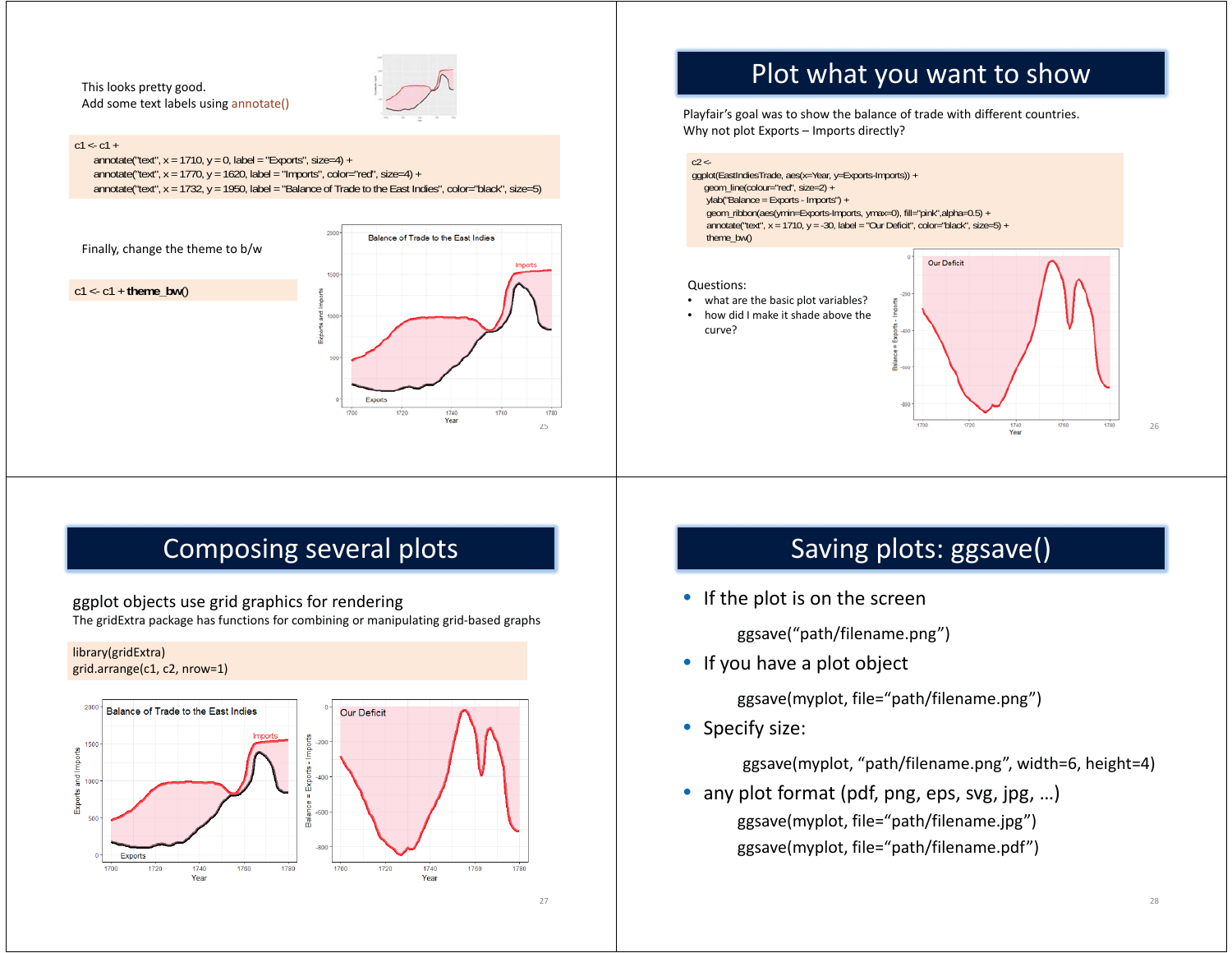# ggplot extensions

There are a large number of ggplot extensions. See: http://www.ggplot2-exts.org/



# ggplot extensions: GGally

GGally contains a large number of functions that extend ggplot2 to multivariate data

ggpairs() produces generalized scatterplot matrices, with lots of options

library(GGally) library(dplyr) library(ggplot2) library(gapminder)

gapminder %>% select(-country, -year) %>% ggpairs(aes(color=continent))



ggpubr

The ggpubr package provides some easy-to-use functions for creating and customizing publication ready plots.

 $qq$ violin(df,  $x = "dose", y = "len", fill = "dose",$  palette = c("#00AFBB", "#E7B800", "#FC4E07"),  $add = "boxplot", add.params = list(fill = "white")$  + stat\_compare\_means(comparisons = my\_comparisons, label = "p.signif") + stat\_compare\_means(label.y = 50)

see the examples at http://www.sthda.com/english/rpkgs/ggpubr/



29

### ggthemes

ggthemes provides a large number of extra geoms, scales, and themes for ggplot

install.packages('ggthemes', dependencies = TRUE)





#### + theme\_economist()



#### + theme\_fivethirtyeight()

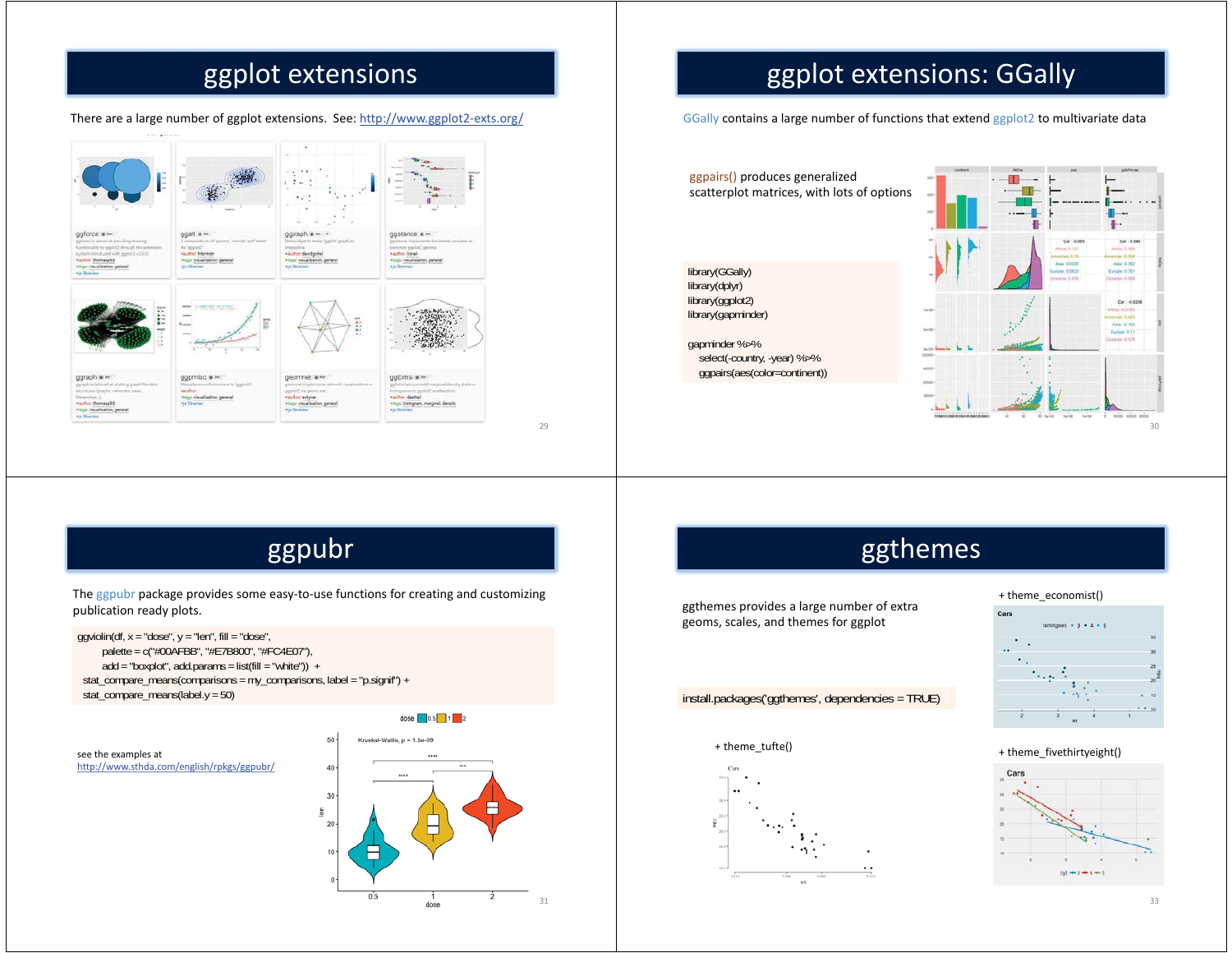### Tables in R

• Not a ggplot topic, but it is useful to know that you can also produce beautiful tables in R

• There are many packages for this: See the CRAN Task View on Reproducible Research, https://cran.rproject.org/web/views/ReproducibleResearch.html

- xtable: Exports tables to LaTeX or HTML, with lots of control
- stargazer: Well-formatted model summary tables, side-by-side
- **a** apaStyle: Generate APA Tables for MS Word
- • Every time you cut & paste …
	- … God kills a kitten



34

### Tables in R: xtable

Just a few examples, stolen from xtable: vignette("xtableGallery.pdf")

 $xtable(fm1)$ 

|                  | Df | Sum Sq   | Mean Sq | F value | $Pr(>\ F)$ |
|------------------|----|----------|---------|---------|------------|
| sex              |    | 75.37    | 75.37   | 0.38    | 0.5417     |
| ethnicty         | 3  | 2572.15  | 857.38  | 4.27    | 0.0072     |
| grade            |    | 36.31    | 36.31   | 0.18    | 0.6717     |
| disadvg          |    | 59.30    | 59.30   | 0.30    | 0.5882     |
| <b>Residuals</b> | 93 | 18682.87 | 200.89  |         |            |

 $fm3 \leftarrow glm(disadyg \text{ * }ethnicty*grade, data = tli, family = binomial)$  $xtable(fm3)$ 

|                        | <b>Estimate</b> | Std. Error | z value | $Pr(>\vert z \vert)$ |
|------------------------|-----------------|------------|---------|----------------------|
| (Intercept)            | 3.1888          | 1.5966     | 2.00    | 0.0458               |
| ethnictyHISPANIC       | $-0.2848$       | 2.4808     | $-0.11$ | 0.9086               |
| ethnictyOTHER          | 212.1701        | 22122.7093 | 0.01    | 0.9923               |
| ethnictvWHITE          | $-8.8150$       | 3.3355     | $-2.64$ | 0.0082               |
| grade                  | $-0.5308$       | 0.2892     | $-1.84$ | 0.0665               |
| ethnictyHISPANIC:grade | 0.2448          | 0.4357     | 0.56    | 0.5742               |
| ethnictyOTHER:grade    | $-32.6014$      | 3393.4687  | $-0.01$ | 0.9923               |
| ethnictyWHITE:grade    | 1.0171          | 0.5185     | 1.96    | 0.0498               |

Too many decimals are used here, but you can control all that

#### 35

#### A larger view: Data science

- • Data science treats statistics & data visualization as parts of a larger process
	- Data import: text files, data bases, web scraping, ...
	- Data cleaning  $\rightarrow$  "tidy data"
	- Model building & visualization
	- **-** Reproducible report writing



#### The tidyverse of R packages tidyverse

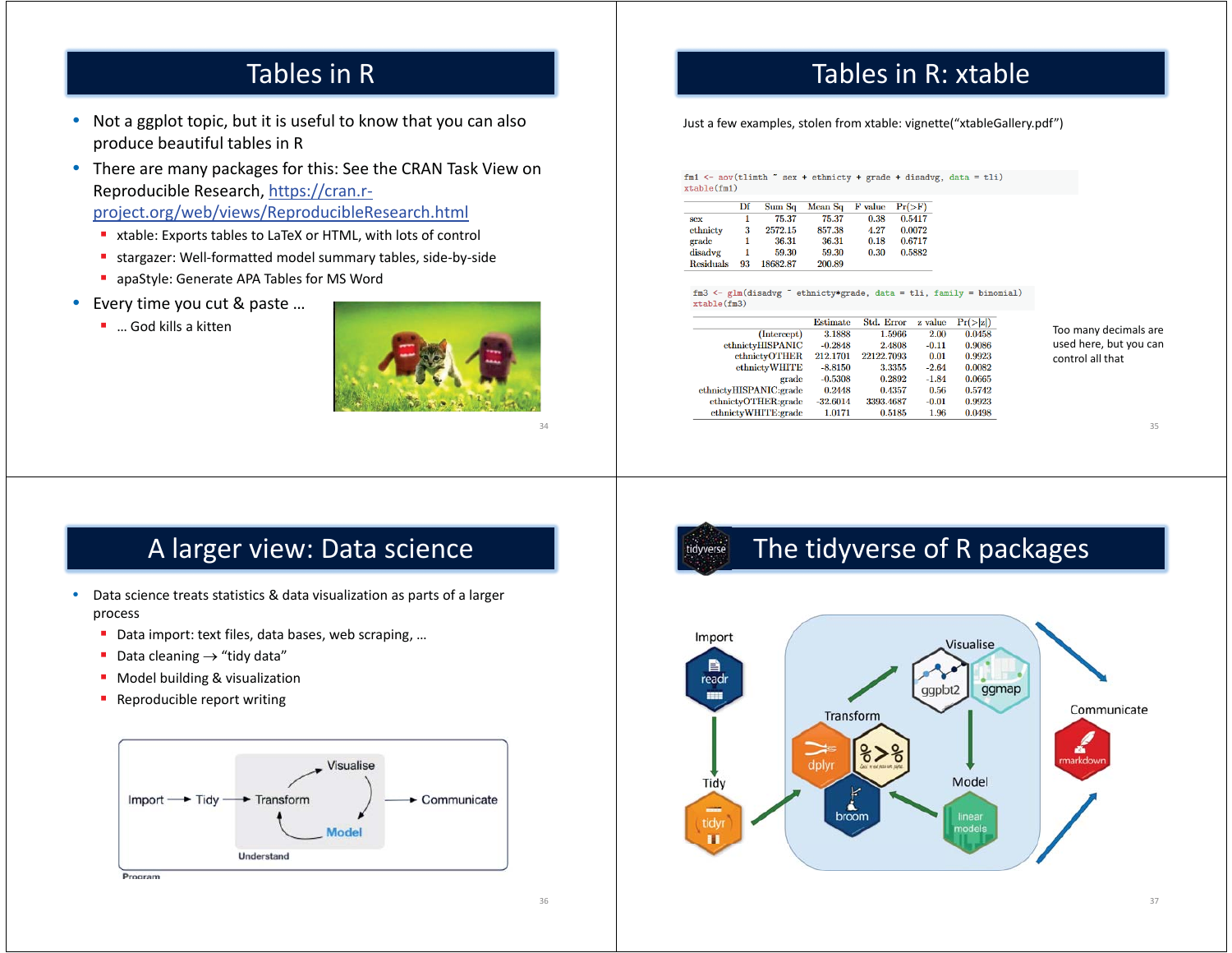# Tidy tools: overview



# Data wrangling with dplyr & tidyr

#### **What is Tidy Data?**

A dataset is said to be tidy if:

- •observations are in rows
- •variables are in columns
- •each value is in its own cell.



A "messy" dataset: Survey of income by religion from Pew Research

- •• Values of income are in separate columns
- •Column headers are values, not variable names
- •Cell values are frequencies--- implicit, not explicit

| religion        | $<$ \$10 $k$ | \$10-20k | \$20-30k | \$30-40k | \$40-50k | \$50-75k |
|-----------------|--------------|----------|----------|----------|----------|----------|
| Agnostic        | 27           | 34       | 60       | 81       | 76       | 137      |
| Atheist         | 12           | 27       | 37       | 52       | 35       | 70       |
| <b>Buddhist</b> | 27           | 21       | 30       | 34       | 33       | 58       |
| Catholic        | 418          | 617      | 732      | 670      | 638      | 1116     |

This organization is easy in Excel But, this makes data analysis and graphing hard

39

# Tidying: reshaping wide to long

We can tidy the data by reshaping from wide to long format using tidyr::gather()

| > pew <- read.delim(<br>$file = "http://stat405.had.co.nz/data/pew.txt",$<br>$header = TRUE,$                                                                                                                                                                                                       | value<br>columns<br>key                                                                                                                                                                                                                              |
|-----------------------------------------------------------------------------------------------------------------------------------------------------------------------------------------------------------------------------------------------------------------------------------------------------|------------------------------------------------------------------------------------------------------------------------------------------------------------------------------------------------------------------------------------------------------|
| stringsAsFactors = FALSE, check.names = FALSE)<br>$>$ (pewl <- pew[1:4, 1:6]) # small subset<br>religion <\$10k \$10-20k \$20-30k \$30-40k \$40-50k<br>1 Agnostic<br>27<br>60<br>34<br>81<br>76<br>12<br>2 Atheist<br>27<br>35<br>37<br>52<br>3 Buddhist<br>27<br>21<br>$\overline{30}$<br>34<br>33 | >library(tidyr)<br>> gather(pewl, "income", "frequency", 2:6)<br>religion income frequency<br>Agnostic <\$10k<br>27<br>Atheist <\$10k<br>12<br>$2^{\circ}$<br>3 Buddhist <\$10k<br>27<br>Catholic <\$10k<br>418<br>4<br>Agnostic \$10-20k<br>34<br>5 |
| 4 Catholic<br>418<br>617<br>732<br>670<br>638<br>Another solution, using reshape2::melt()                                                                                                                                                                                                           | 27<br>$6$ Atheist \$10-20 $k$<br>Buddhist \$10-20k<br>21<br>7<br>8 Catholic \$10-20k<br>617<br>9 Agnostic \$20-30k<br>60<br>Atheist \$20-30k<br>37<br>10<br>11 Buddhist \$20-30k<br>30                                                               |
| > library(reshape2)<br>> pew_tidy <- melt(<br>$data = pew1,$<br>$id$ = "religion",<br>$variable.name = "income",$<br>$value.name = "frequency"$                                                                                                                                                     | 12 Catholic \$20-30k<br>732<br>13 Agnostic \$30-40k<br>81<br>14 Atheist \$30-40k<br>52<br>15 Buddhist \$30-40k<br>34<br>16 Catholic \$30-40k<br>670<br><br>                                                                                          |
|                                                                                                                                                                                                                                                                                                     | NB: income is a character variable; we might want<br>to create an ordered factor or numeric version                                                                                                                                                  |



# Using pipes: %>%

#### • R is a functional language

- This means that  $f(x)$  returns a value, as in  $y \leq f(x)$
- That value can be passed to another function:  $g(f(x))$
- And so on:  $h(g(f(x)))$

 $> x \leftarrow c(0.109, 0.359, 0.63, 0.996, 0.515, 0.142)$ > exp(diff(log(x))) [1] 3.29 1.75 1.58 0.52 0.28

#### **This gets messy and hard to read, unless you break it down step by step**

> # Compute the logarithm of `x`, calculate lagged differences, > # return the exponential function of the result  $> log(x)$ [1] -2.216 -1.024 -0.462 -0.004 -0.664 -1.952  $>$  diff(log(x)) [1] 1.19 0.56 0.46 -0.66 -1.29 > exp(diff(log(x))) [1] 3.29 1.75 1.58 0.52 0.28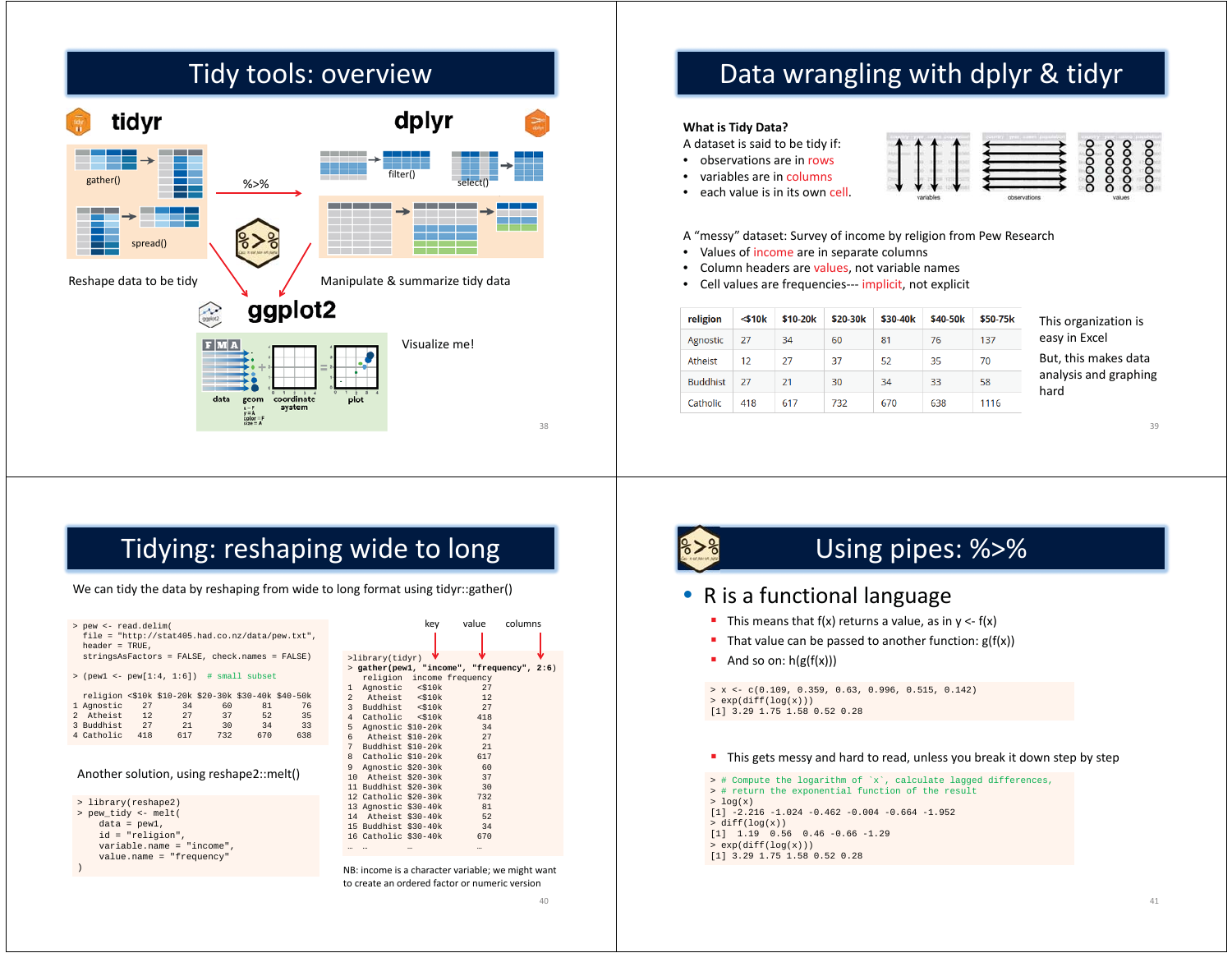### Using pipes: %>%

• Pipes (%>%) change the syntax to make this easier

```
> # use pipes
> x %>% log() %>% diff() %>% exp()
[1] 3.29 1.75 1.58 0.52 0.28
```
#### $\bullet$ Basic rules

- x %>% f() passes object on left hand side as **first** argument (or . argument) of function on right hand side
	- $x \approx 1$  () is the same as  $f(x)$
	- $x \text{ }$   $\text{*}$  >  $\text{*}$   $f(y)$  is the same as  $f(x, y)$
	- $y \text{ }$   $\text{*}$  >  $\text{*}$   $f(x, \ldots, z)$  is the same as  $f(x, y, z)$
- $x \text{ } 8 \lt 5 \text{ } f()$  does the same, but assigns the result to x
	- Shortcut for  $x \le -x$   $\frac{1}{2}$   $\frac{1}{2}$   $\frac{1}{2}$   $\frac{1}{2}$   $\frac{1}{2}$   $\frac{1}{2}$   $\frac{1}{2}$   $\frac{1}{2}$   $\frac{1}{2}$   $\frac{1}{2}$   $\frac{1}{2}$   $\frac{1}{2}$   $\frac{1}{2}$   $\frac{1}{2}$   $\frac{1}{2}$   $\frac{1}{2}$   $\frac{1}{2}$   $\frac{1}{2}$   $\frac{1}{2}$   $\frac{1}{2}$

# dplyr: Subset observations (rows)

dplyr implements a variety of verbs to select a subset of observations from a dataset



dplyr::filter(iris, Sepal.Length > 7) Extract rows that meet logical criteria. dplyr::distinct(iris) Remove duplicate rows. dplyr::sample\_frac(iris, 0.5, replace = TRUE) Randomly select fraction of rows. dplyr::sample\_n(iris, 10, replace = TRUE) Randomly select n rows. dplyr::slice(iris, 10:15) Select rows by position. dplyr::top\_n(storms, 2, date) Select and order top n entries (by group if grouped data).

In a pipe expression, omit the dataset name

iris %>% filter(Sepal.Length >7) iris %>% filter(Species=="setosa")

iris %>% sample\_n(10) iris %>% slice(1:50) # setosa

### dplyr: Subset variables (columns)



#### dplyr::select(iris, Sepal.Width, Petal.Length, Species)

Select columns by name or helper function.

Many helper functions in dplyr allow selection by a function of variable names:

select(iris, contains(",") Select columns whose name contains a character string. select(iris, ends\_with("Length")) Select columns whose name ends with a character string. select(iris, everything() Select every column select(iris, matches(".t.")) Select columns whose name matches a regular expression. select(iris, num\_range("x", 1:5)) Select columns named x1, x2, x3, x4, x5.

select(iris, one\_of(c("Species", "Genus"))) Select columns whose names are in a group of names. select(iris, starts\_with("Sepal")) Select columns whose name starts with a character string. select(iris, Sepal,Length:Petal,Width) Select all columns between Sepal.Length and Petal.Width (inclusive). select(iris, Species) Select all columns except Species.

### Faceting & tidy data

Here is a complex graph, showing distributions of solar radiation from NASA, by months of the year and latitude

This is complicated, because the data structure is **untidy**--- months were in separate variables (wide format)

> str(nasa)

 \$ Lat: int -90 -90 -90 -90 -90 -90 -90 -90 -90 -90 ... \$ Lon: int -180 -179 -178 -177 -176 -175 -174 -173 -172 -171 \$ Jan: num 9.63 9.63 9.63 9.63 9.63 9.63 9.63 9.63 9.63 9.63 ... \$ Feb: num 5.28 5.28 5.28 5.28 5.28 5.28 5.28 5.28 5.28 5.28 ... \$ Mar: num 0.75 0.75 0.75 0.75 0.75 0.75 0.75 0.75 0.75 0.75 ... \$ Apr: num 0000000000. \$ May: num 0000000000... \$ Jun: num 0 0 0 0 0 0 0 0 0 0 ... \$ Jul: num 0000000000. \$ Aug: num 0000000000. \$ Sep: num 0.1 0.1 0.1 0.1 0.1 0.1 0.1 0.1 0.1 0.1 ... \$ Oct: num 3.24 3.24 3.24 3.24 3.24 3.24 3.24 3.24 3.24 3.24 ... \$ Nov: num 8.28 8.28 8.28 8.28 8.28 8.28 8.28 8.28 8.28 8.28 ... \$ Dec: num 11 11 11 11 11 . \$ Ann: num 3.19 3.19 3.19 3.19 3.19 3.19 3.19 3.19 3.19 3.19 ...



Each distribution is shown as a **violin plot**, a mirrored density plot

42

<sup>&#</sup>x27;data.frame': 64800 obs. of 15 variables: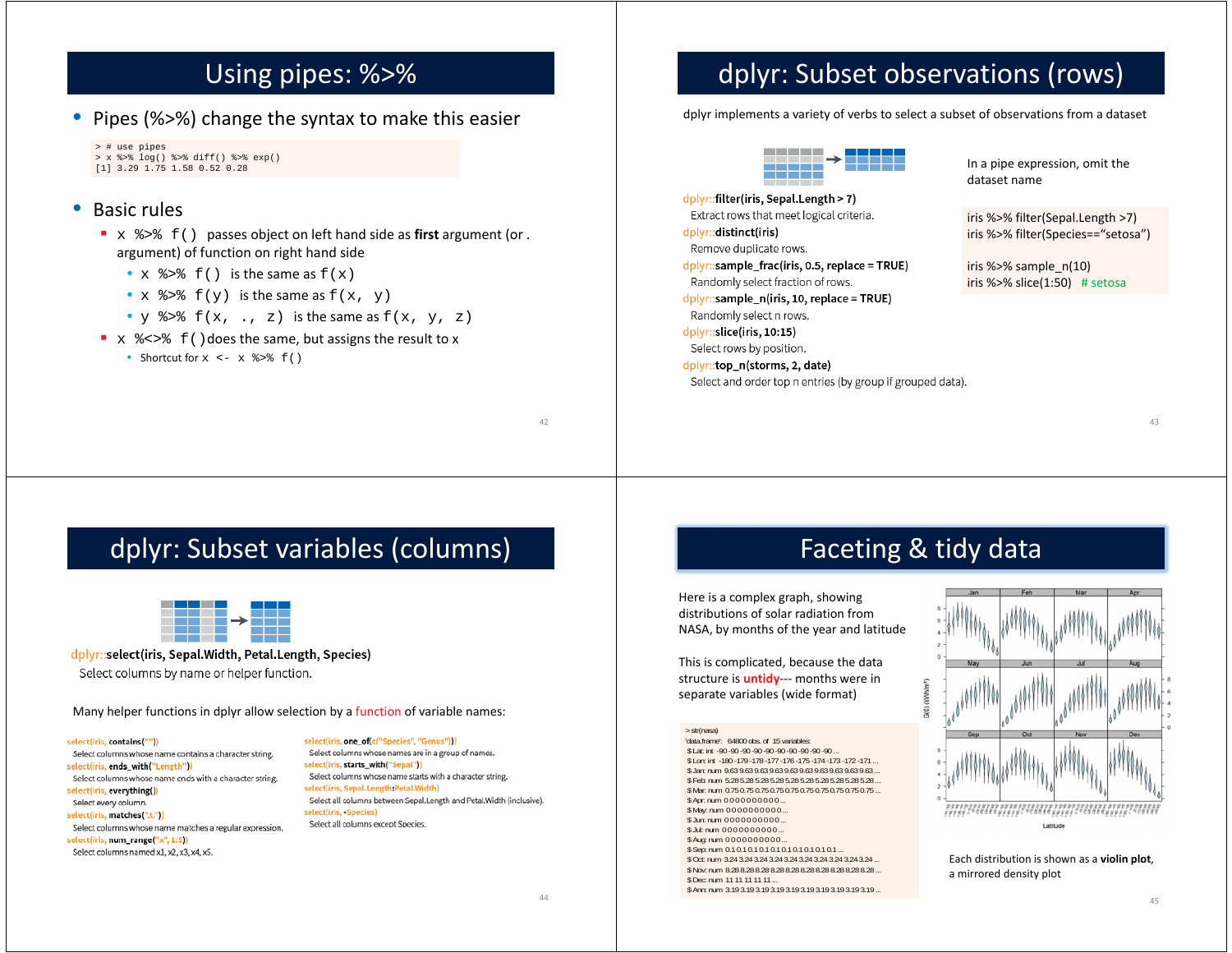# tidying the data

In wide format, using lattice, I had to construct a plot formula to plot those columns

> <sup>x</sup> <- paste(names(nasa)[3:14], collapse='+') > (formula <- as.formula(paste(x, '~cut(Lat, pretty(Lat, 20))', sep=''))) Jan + Feb + Mar + Apr + May + Jun + Jul + Aug + Sep + Oct + Nov + Dec ~ cut(Lat, pretty(Lat, 20))

Ugh!

It is much easier to reshape the data to long format, so solar is all in one column

library(tidyr) library(dplyr) library(ggplot2)

nasa\_long <- nasa %>% select(-Ann) %>% gather(month, solar, Jan:Dec, factor\_key=TRUE) %>% filter( $abs(Lat) < 60$ ) %>% mutate( Lat  $f = \text{cut}(\text{Lat}, \text{ pretty}(\text{Lat}, 12)))$ )

%>% "pipes" data to the next stage

select() extracts or drops columns gather() collapses columns into key-value pairs filter() subsets observations mutate() creates new variables

46

48

# tidying the data

> str(nasa\_long) 'data.frame': 514080 obs. of 5 variables:\$ Lat : int -59 -59 -59 -59 -59 -59 -59 -59 -59 -59 ... \$ Lon : int -180 -179 -178 -177 -176 -175 -174 -173 -172 -171 ... \$ month: Factor w/ 12 levels "Jan", "Feb", "Mar",..: 1 1 1 1 1 1 1 1 1 1 1 \$ solar: num 5.19 5.19 5.25 5.25 5.17 5.17 5.15 5.15 5.15 5.15 \$ Lat\_f: Factor w/ 12 levels "(-60,-50]", "(-50,-40]",..: 1 1 1 1 1 1 1 1 1 1 1 ..

> head(nasa\_long)

Lat Lon month solar Lat f -59 -180 Jan 5.19 (-60,-50] -59 -179 Jan 5.19 (-60,-50] -59 -178 Jan 5.25 (-60,-50] -59 -177 Jan 5.25 (-60,-50] -59 -176 Jan 5.17 (-60,-50] -59 -175 Jan 5.17 (-60,-50]

solar is now the single response variable

For ease of plotting, I created a factor version of Lat with 12 levels

The data are now in a form where I can plot solar against Lat or Lat f and facet by month

47

# plotting the tidy data

Using geom violin() shows the shapes of the distributions for levels of Lat f



# plotting the tidy data: smoothing

ggplot(nasa\_long, aes(x=Lat, y=solar)) + **geom\_smooth**(color="blue" ) + facet\_wrap( $\sim$  month) + theme\_bw()

Here I treat Lat as quantitative geom\_smooth() uses method = "gam" here because of large *<sup>n</sup>*

The variation in the smoothed trends over the year suggest quite lawful behavior